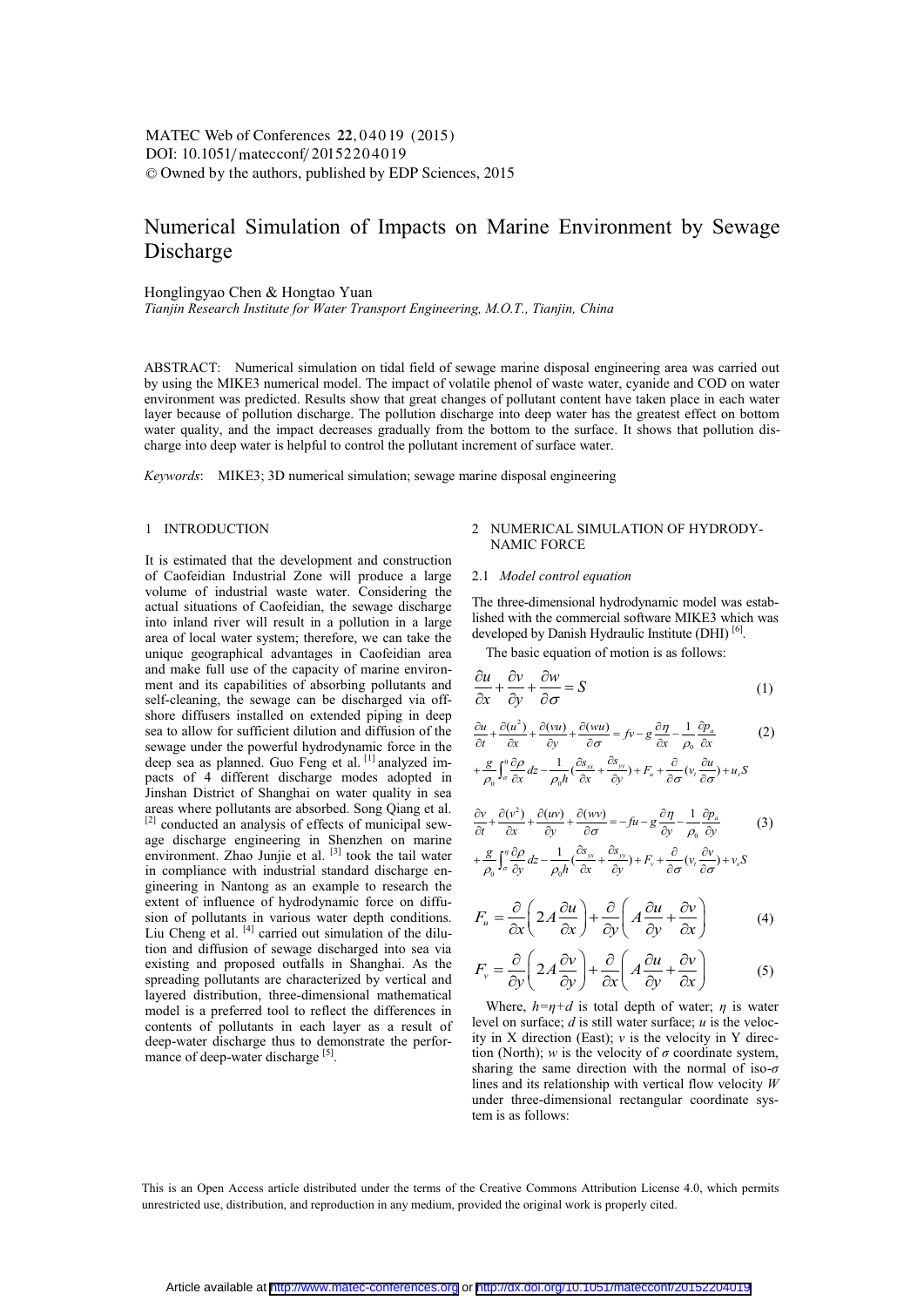$$
w = W - u \left( \sigma \frac{\partial D}{\partial x} + \frac{\partial \eta}{\partial x} \right) - v \left( \sigma \frac{\partial D}{\partial y} + \frac{\partial \eta}{\partial y} \right) - \left( \sigma \frac{\partial D}{\partial t} + \frac{\partial \eta}{\partial t} \right) (6)
$$

Where,  $f$  is Coriolis force parameter;  $\mathcal{A}$  is horizontal turbulent viscosity coefficient;  $\rho_0$  is refer-<br>ence density;  $u_s$ ,  $v_s$  are east and north components of the velocity at point source; *S* is the intensity at point source.

### 2.2 *Boundary conditions*

Lateral boundary conditions: at the fixed boundary, the normal component constant of flow is zero;  $\overrightarrow{V}(x, y, z, t) = 0$  and there is no heat and salt exchange.

Open boundary conditions: the border of small zone was outlined by framing a large zone. The coordinates of simulated large zone ranged from 117°32′25″E to 122°17′3″E and from 37°6′1″N to 40°58′10″N; The open boundary in open sea of the large zone was determined with tidal level hydrograph Z=Z (T) which was provided in China Tide Table, and debugged on the basis of measured hydrological data. The boundary of small zone was determined by the calculation results of upper level model and the coordinates of simulated small zone ranged from 118°54′51″E to 118°56′30″E and from 38°7′0.35″N to 39°8′53″N.

2.3 *Scope of calculation and grid settings* 



Figure 1. Model range and computational grid

The outfall was located at 118°35′07.541″E. 38°57′03.058″N, 1.37 km away in a straight line from the shore and at a depth of 7m. For calculations, the eastern boundary of the model reaches 118°56′30″E, with a north-south span of approximate 113km. The model was based on nonstructural triangle grid system and divided into  $6\sigma$  layers vertically (surface layer, 0.2H, 0.4H, 0.6H, 0.8H and bottom layer); the grids at





Figure 2. Verification point location

#### 2.4 *Verification and analysis of simulation results*

The field data of violent, medium and weak tides measured in March to April of 2013 was used as input to verify tide level, velocity and flow direction. In total, 8 tide stations (V1~V6 and V3', V5') and two tidal level stations (H1, H2) were established. Figure 2 shows the positions of verification points. Figures 3-4 show verification curves of measured values and calculated values of tidal level, current velocity and direction (surface layer, 0.6H layer and bottom layer). It is indicated on the observation curves that there is only a slight difference between the measured values and calculations for each station in consideration of their overall trends. The calculated tidal level variation and the velocity and flow direction of each layer are basically identical to the experimental data, which indicates that the motion of tide simulated with the model can basically reflect the water flow conditions in Caofeidian sea area and thus can be used as the basis for further analysis and calculation.

As Caofeidian protrudes into the Gulf of Bohai in the form of a cape, the main directions at measurement stations are not identical due to the effects of their respective terrain, but the regularity is obviously the same, which lies in that the main flow direction is substantially parallel to the isobaths; at the nose of Caofeidian and in the sea areas being far from shoal, the tide flow is basically flowing in reciprocating motion in a east-west direction; in the sea areas near the shoal, the mainstream tends to flow along the coast or the direction of isobaths under the effects of changing terrain and water resistance of the shoal face. Conse-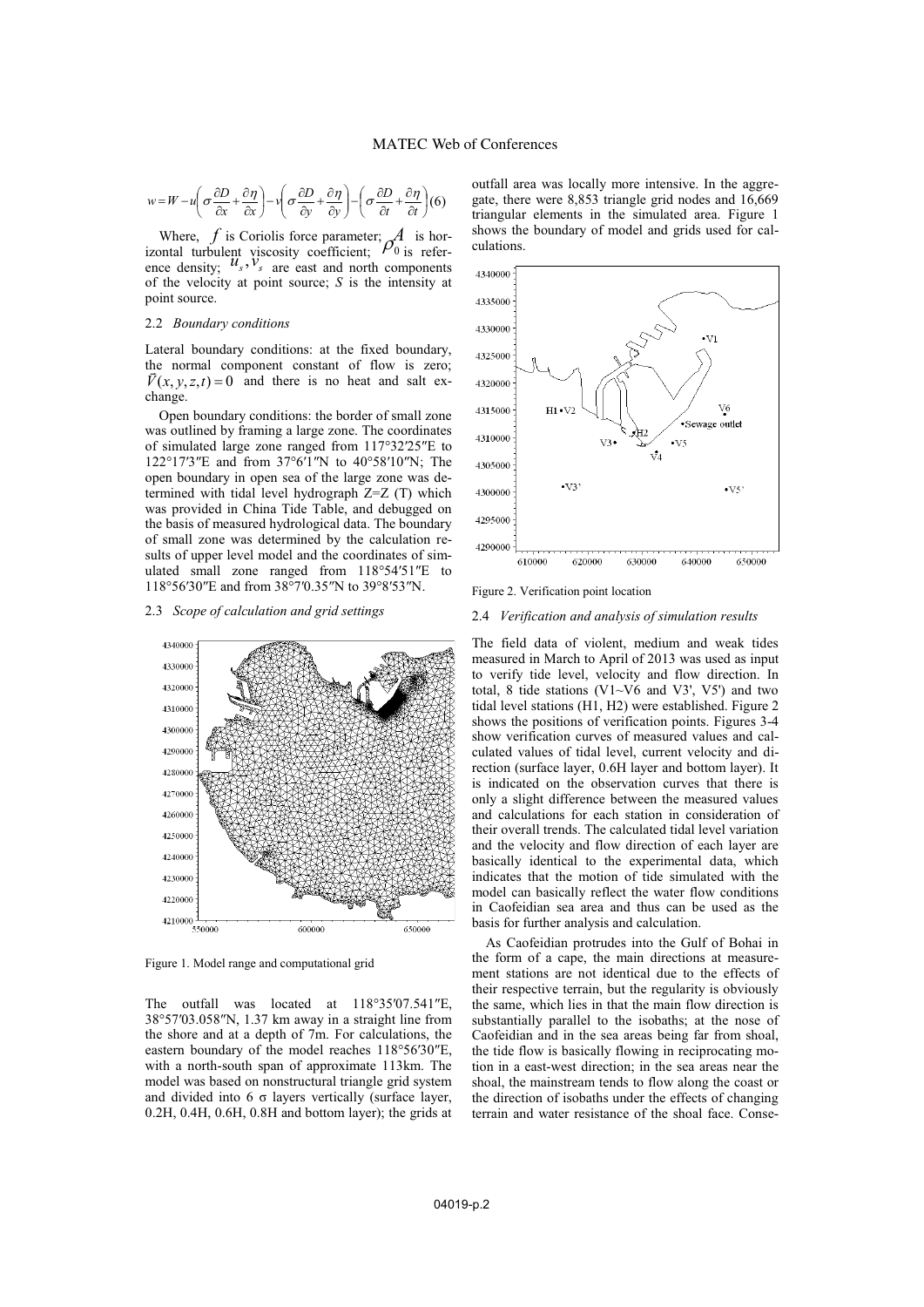### ICETA 2015



Figure 3. Comparison of predicted (—) and measured (×) tide level at H1, H2 tidal station



quently, the tide in Caofeidian sea area basically flows in reciprocating motion, but obvious counterclockwise rotating flow is also noticed. In Caofeidian sea area, the velocity of flood tide is higher than that of ebb tide and the velocity at the bottom layer is less than that of surface layer and 0.6H layer. The maximum velocity in the surface layer, 0.6H layer and the bottom layer reaches 1.4m/s, 1.2m/s, 0.9m/s respectively in rapid flood tide cycle; the maximum velocity in the surface layer, 0.6H layer and the bottom layer drops down to 1.12m/s, 0.96m/s and 0.75m/s respectively in rapid ebb tide cycle. Figure 4. Comparison of predicted (—) and measured (×) current velocity at V4 station

### 3 PREDICTION ABOUT IMPACTS ON THE DIFFUSION OF POLLUTANTS

### 3.1 *Model control equation*

The convection diffusion mode (AD) contained in the mathematical model MIKE3 developed by Danish Hydraulic Institute (DHI) was adopted in this paper for numerical simulation of transport and diffusion of contaminants.

The diffusion equation is as follows: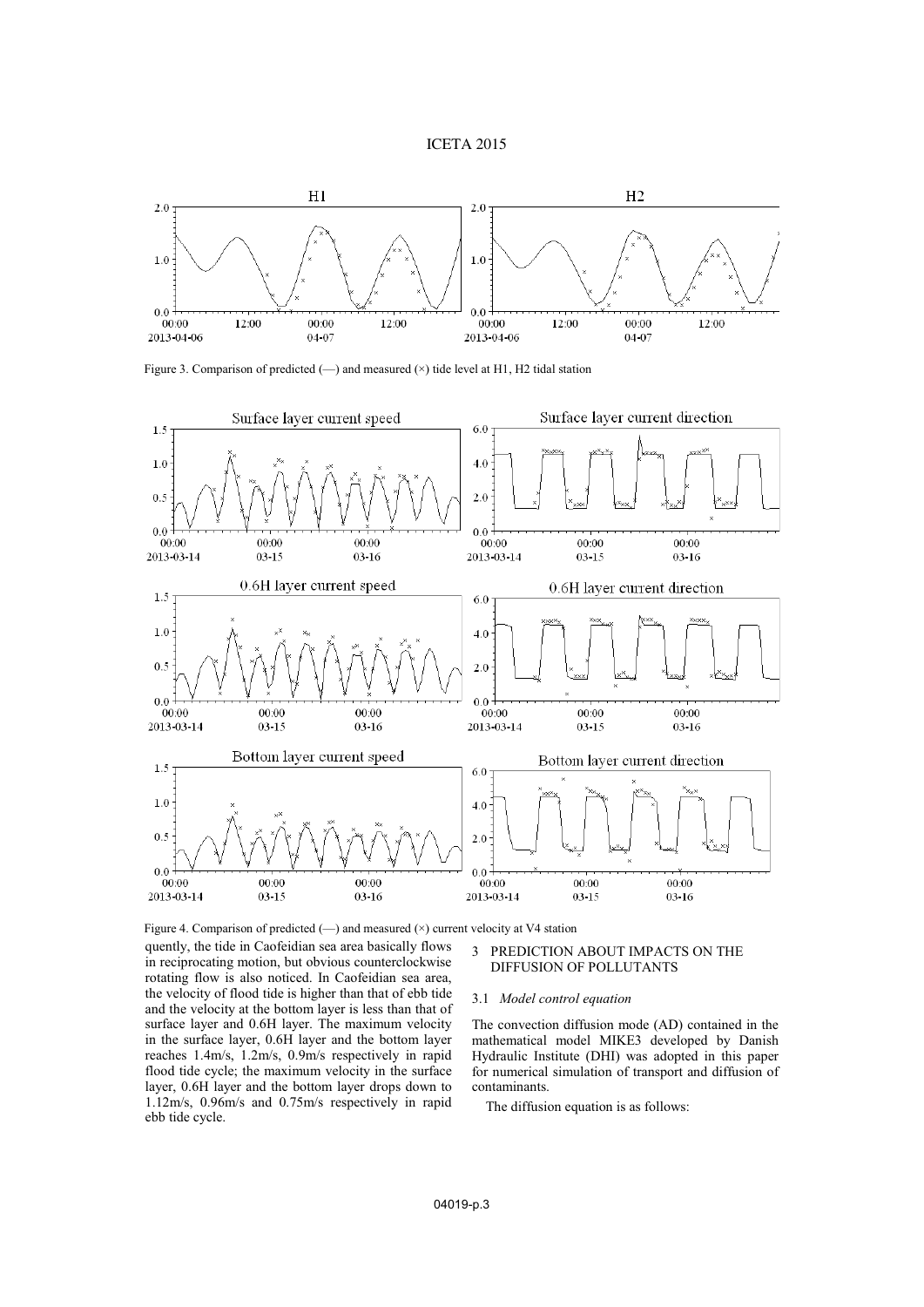$$
\frac{\partial C}{\partial t} + \frac{\partial u C}{\partial x} + \frac{\partial v C}{\partial y} + \frac{\partial w C}{\partial \sigma} = F_c
$$
 (7)

$$
+\frac{\partial}{\partial \sigma} (D_{\nu} \frac{\partial C}{\partial \sigma}) - k_{\rho} C + C_{s} S
$$

$$
F_{C} = \left[ \frac{\partial}{\partial x} \left( D_{h} \frac{\partial}{\partial x} \right) + \frac{\partial}{\partial y} \left( D_{h} \frac{\partial}{\partial y} \right) \right] C
$$
(8)

Where,  $C$  is the concentration of pollutants;  $C_s$  is intensity at source point;  $D_{\nu}$  is the vertical diffusion coefficient; *Dh* is horizontal diffusion coefficient. The implication of other parameters is the same as that of hydrodynamic parameters.



3.2 *Predicted scope of influence of pollutants* 





Figure 6. 0.6H layer concentration of COD



Figure 7. Bottom layer concentration of COD



Figure 8. Surface layer concentration of volatile phenols



Figure 9. 0.6H layer concentration of volatile phenols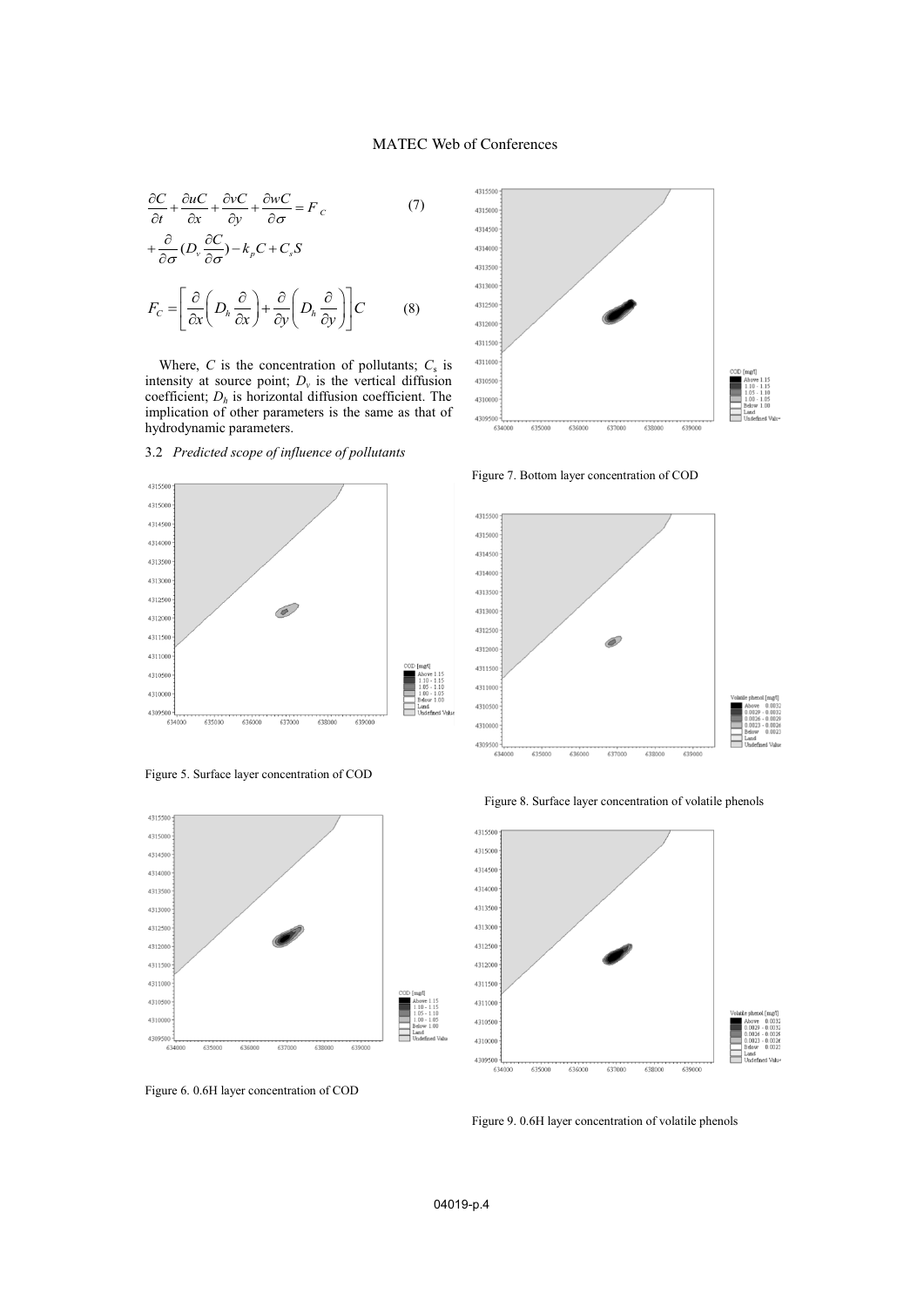

Figure 10. Bottom layer concentration of volatile phenols

According to design, the sewage discharge engineering in Caofeidian may discharge sewage at a rate of 60,000m3 /d and the concentration of volatile phenol in discharged waste water is 0.5mg/L, based on calculations which show the intensity at source point is 0.347g/s; the concentration of emitted COD is 50mg/L, the intensity at source point is 34.7g/s. 600h background flow is preset for simulation of dispersion conditions of pollutants, a concentration field is captured at an interval of 2min to make statistics of the maximum increment of concentration of pollutants at each calculated grid point during simulation and then such values are overlapped on the status quo concentration of each pollutant in the sea area to plot envelope lines of maximum concentration of pollutants in the surface layer, 0.6H layer and the bottom layer (refer to Figure 5-Figure 10).

The statistics based on the diffusion of various pollutants according to the simulation calculation showed that the maximum concentrations of COD in the surface layer, 0.6H layer and the bottom layer are 1.095mg/L, 1.48mg/L and 3mg/L respectively; while the maximum concentrations of volatile phenol in the surface layer, 0.6H layer and the bottom layer are 0.0032mg/L, 0.0068mg/L, 0.0225mg/L, all of which are less than the criteria established for quality of water under Grade 2 and thus sewage discharge has little impact on the marine environment. The envelope lines of simulated maximum concentration shows that: flood tide and ebb tide is accompanied by the maximum concentration in vicinity of outfall; as the pollutants diffuse by following the tide, the concentration reduces gradually as the pollutants flows apart from the outfall; in vertical direction, the sewage discharged into the water in bottom layer is mixed with the surrounding water on a continuous basis and subsequently the concentration of discharged sewage witnesses a gradual reduction with gradually reduced influence from the bottom layer to the surface layer, indicating that deep-sea discharge contributes to control over the increment of pollutant content in the surface layer of water. Furthermore, the pollutants are also pushed by tide while they are flowing vertically upwards, which results in difference in trend of concentration between surface layer and bottom layer, namely the concentration in the main direction of tide firstly increases and then decreases in the surface layer while the concentration is experiencing a constant drop in the bottom layer.

#### 4 CONCLUSION

There-dimensional numerical simulation was adopted to conduct simulation and analysis of transport and dispersion of volatile phenol, COD and some other pollutants for exploring the impacts of sewage discharge engineering in Caofeidian on the quality of sea area where pollutants are discharged. It can be known from the simulation results that: the maximum concentration of pollutants in each layer is less than that established for sea water under Grade 2 and sewage discharge has little impact on marine environment. The maximum concentration is noticed in the vicinity of the outfall and as the pollutants diffuse by following the tide, the concentration is reduced gradually as the pollutants flows apart from the outfall while the longer the distance is, the less the concentration will be. Deep-sea discharge results in difference in the concentration of pollutants in each layer of water. The water in the bottom layer suffers from the prevailing impacts from the discharge of sewage while such impacts will reduce gradually from the surface layer to the bottom layer. Deep-sea discharge contributes to controlling over the increment of pollutant content in the surface layer of water.

### ACKNOWLEDGEMENTS

The work was sponsored by Ministry of Transport soft science research project, China (Project No. 2014322224550).

### REFERENCES

- [1] F GUO, H P ZHANG. & Y LI. 2007.Modeling study on effect of marine disposal on water quality in Jinshan sea area .*Journal of marine sciences*, 25(4):81-85.
- [2] Q SONG, H WU. 2001. Research on the Marine Environmental Impact from Shenzhen Municipal Sewage Discharge by Numerical Simulation Analysis. Acta Scientiarum Naturalism Universities Sunyatseni, 40(2):126-129.
- [3] J J ZHAO, J BAI. & S H KANG. 2012. A Modeling Study on the Effluent Discharge Points of the Nantong Sewage Discharging Project. *Coastal Engineering*, 31(2):31-38.
- [4] Liu C., He Y., Lee J. H. W. & Wang Z. Y. 2002. Numerical study on environment impacts of the Third